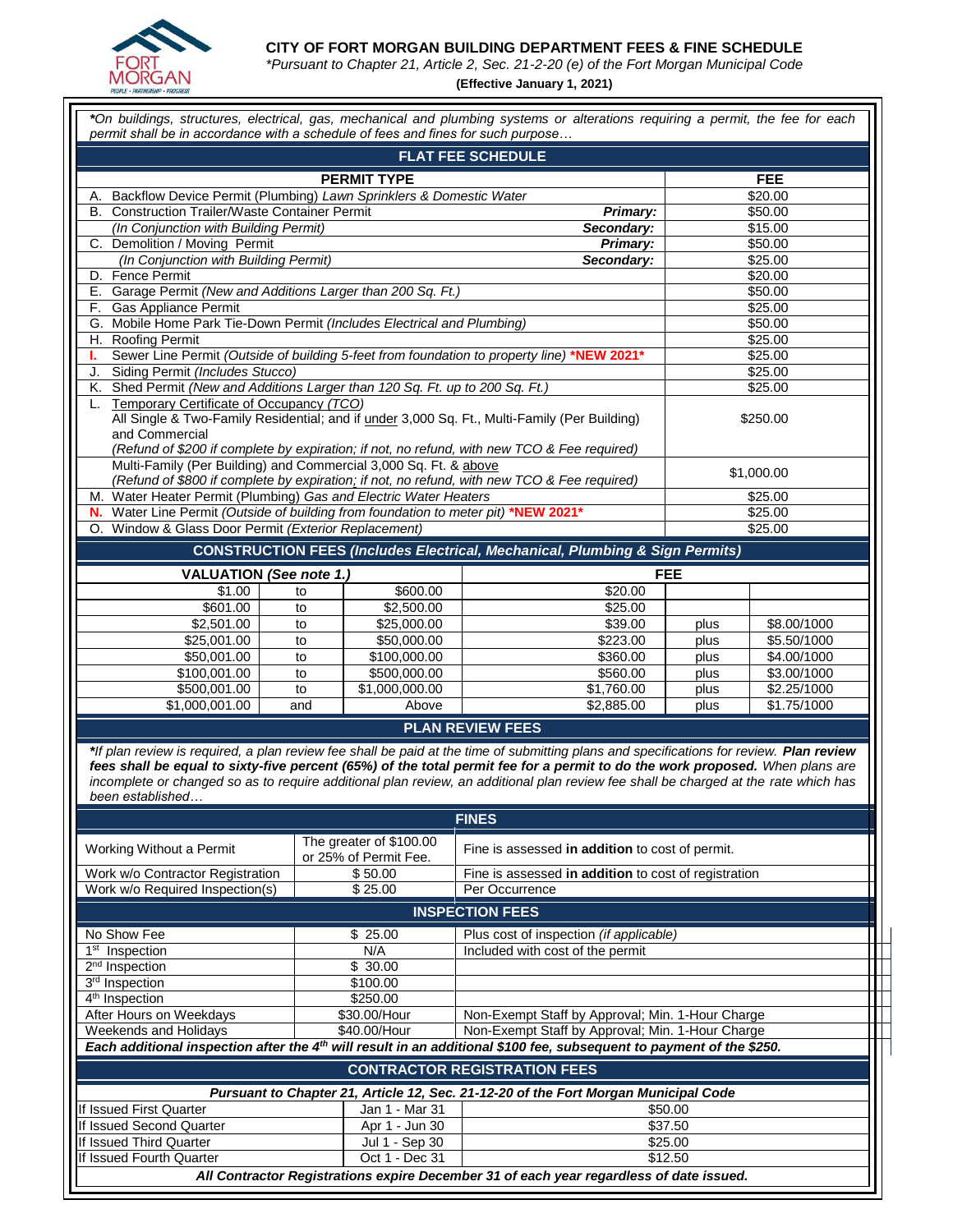## **NOTES:**

- 1. Valuation is based on unit costs of materials per square foot and on the occupancy classification and type of construction. (See attached Square Foot Construction Costs table.) Remodel projects that include all trades will be calculated at 60% of the unit costs.
- 2. The appropriate City staff must approve inspections of any kind that occur after hours on weekdays, or on weekends and holidays. Fees for non-exempt City staff shall be charged at a rate of \$30 per hour on weekdays and \$40 per hour on weekends and holidays, with a minimum one-hour charge.
- 3. Inspections by outside consultants shall be imposed for the amount of the actual costs incurred. The determination of whether outside consultants will be used shall be made by the Chief Building Official.
- 4. The permit fee for factory built housing units that are set on a permanent foundation (HUD or UBC approved) shall be determined by the cost of materials for the foundation or basement requirements, other on-site improvements, and electrical, plumbing and mechanical work, using the Construction Fees table from the Building Department Fee Schedule.
- 5. The City Building Department will not perform real estate inspections.
- 6. The City Building Department will not locate property lines. It is the responsibility of the property owner to know where they are.
- 7. Any person, firm or corporation who violates any provision of the Building Code or any other construction code of the City shall be subject to the penalties found in Chapter 21, Sec. 21-1-90 of the *Fort Morgan Municipal Code*.